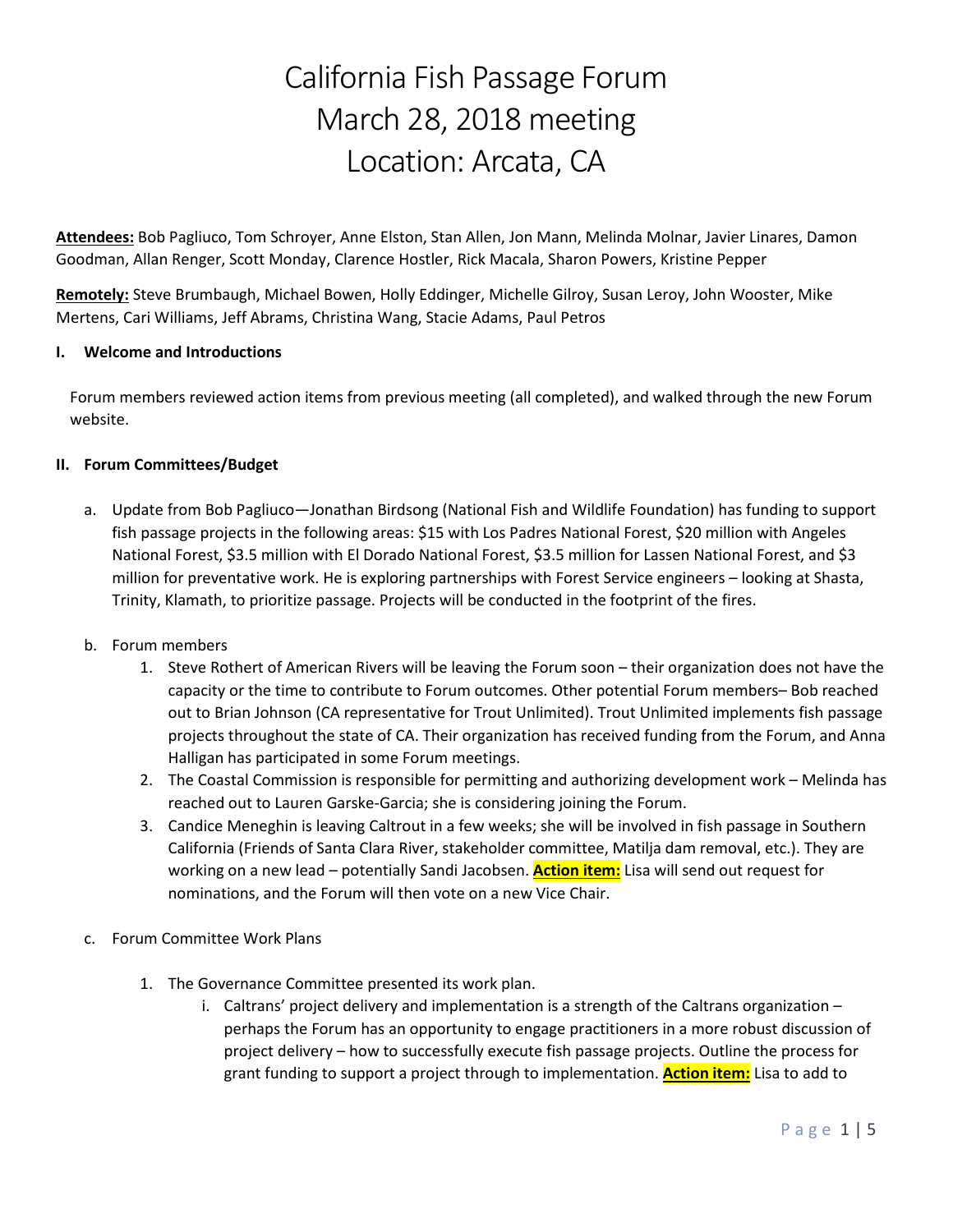agenda for the next Governance Committee meeting.

- 2. The Science and Data Committee presented its work plan.
	- i. **Action item:** We need to have regular status updates on the science and data informing FISHPass – science and data, cost data, PAD data, fish passability for each type of barrier, etc. Steve Brumbaugh will add this to the Science and Data Committee work plan.
	- ii. **Action item:** The new NFHP database will have cost information that may be useful informing FISHPass. We need to develop a timeline and approach to filling the gaps – add to the Science and Data Committee work plan.
	- iii. Jump test project—**Action item:** Bob will check in with Dave White and Rick Wantuck on the status of the project and a future presentation to the Forum. In addition, the summer Forum meeting will include a visit to the hatchery where the testing is taking place.

**Action item:** As fish passage projects are implemented – figure out how to update the PAD to incorporate assessment work – add to Science and Data Committee work plan.

3. The Outreach and Education Committee presented its work plan.

**Action item:** Finalize all committee work plans and send to Lisa for compilation by April 7, 2018.

d. Budget—Stan Allen presented an updated budget for the Forum.

| USFWS Funding - new 5-year agreement (8/8/16 - 9/30/20) | <b>Budgeted</b> | <b>Spent</b> | <b>Obligated</b> | Remaining |
|---------------------------------------------------------|-----------------|--------------|------------------|-----------|
| Personnel and benefits - PSMFC                          | \$23,607        | \$3,711      | \$19,896         | \$0       |
| Rents                                                   | \$1,000         | \$133        | \$867            | \$0       |
| Supplies/software                                       | \$2,516         | \$760        | \$0              | \$1,756   |
| <b>Subcontracts</b>                                     | \$312,954       | \$0          |                  | \$20,328  |
| Pennington                                              |                 |              | \$40,000         |           |
| Pacific lamprey                                         |                 |              | \$20,000         |           |
| <b>Coordination Agreement</b>                           |                 |              | \$36,000         |           |
| <b>Upper Green Valley</b>                               |                 |              | \$30,089         |           |
| <b>Benbow Dam</b>                                       |                 |              | \$58,499         |           |
| Davey Brown                                             |                 |              | \$44,538         |           |
| EcoTrust                                                |                 |              | \$63,500         |           |
| Travel                                                  | 6,270           | \$0          | \$3,000          | \$3,270   |
| Indirect rate - PSMFC                                   | \$14,941        | \$7,860      | \$7,081          |           |
|                                                         | \$361,288       | \$12,464     | \$323,470        | \$25,354  |

**Multi-state conservation grant program - Funds must be expended by 12/31/18**

| New 2018 Funding - Small Dams Removal Monitoring in S |          |  |  |
|-------------------------------------------------------|----------|--|--|
| <b>California</b>                                     | \$16,000 |  |  |
|                                                       |          |  |  |
|                                                       |          |  |  |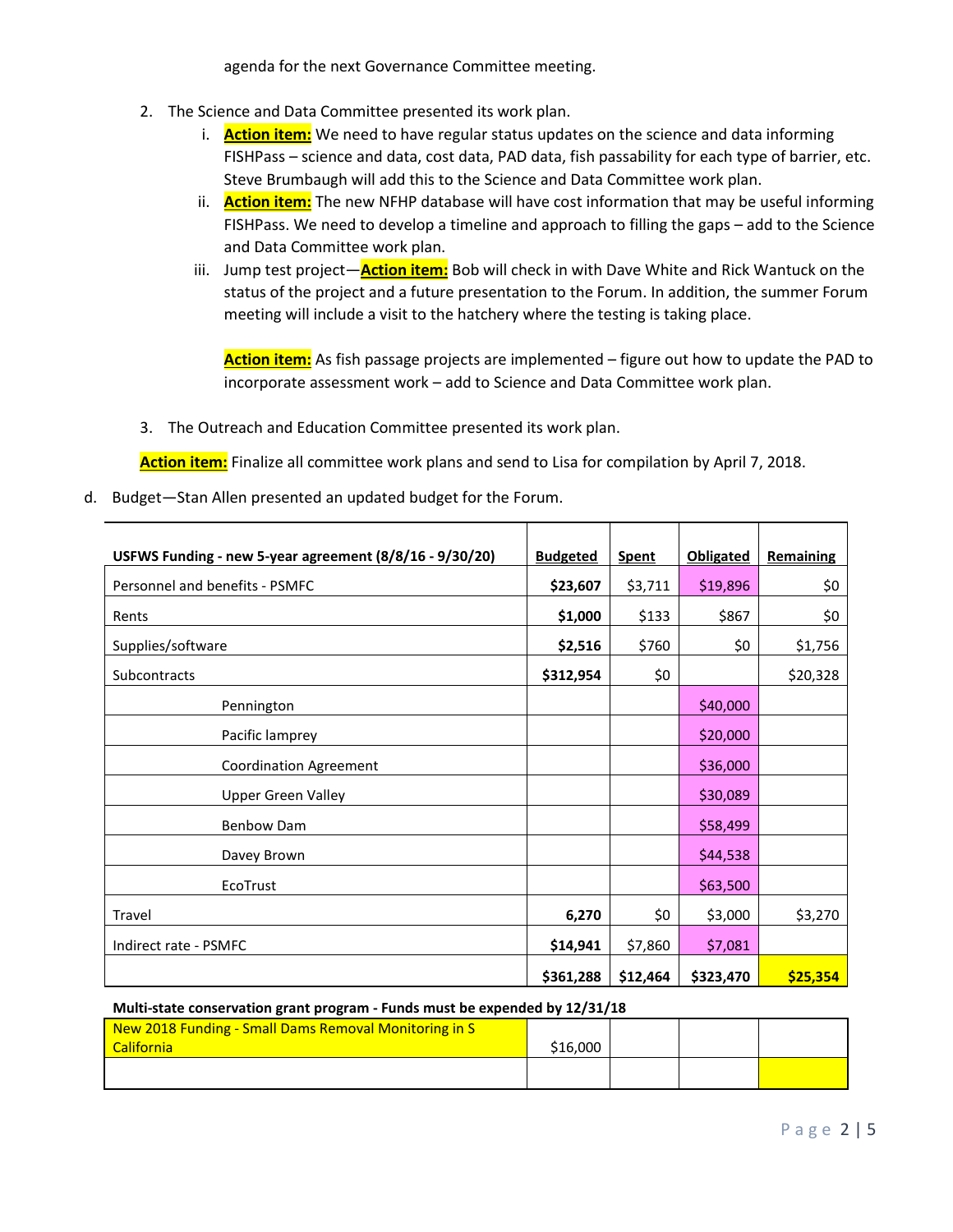| <b>Harvey Diversion</b> | \$44,836 |
|-------------------------|----------|
| Mid-Klamath             | \$36,680 |
| <b>Neefus</b>           | \$39,513 |
| Cooper                  | \$87,230 |

**Action item:** Harvey Diversion project – Bob to check in with Mary Larson/Sandi Jacobsen on the status of this project.

- e. The Forum discussed the annual small grant funding cycle. **DECISION**: The motion was made, and seconded, to initiate the call for proposals from November 1 to September 1 so that the Forum can conclude the process before the holidays each year. All Forum members present at the meeting unanimously voted to move the date to September 1 – no opposed. **Action item:** Lisa will revise the schedule, and we will start our solicitation process September 1 annually beginning in the Fall of 2018. In addition, the Governance Committee will craft a one-page document that describes the Forum's funding processes to ensure there is a transparent, shared understanding.
- f. Bylaw amendments—**DECISION**: A motion was made, and seconded, to make two modifications to the bylaws to better reflect the minimum number of times the Forum convenes annually and to ensure non-Forum members are welcome to attend Forum meetings. All Forum members present at the meeting unanimously voted to adopt the bylaw changes. **Action item:** Lisa will amend the bylaws and post to the website.
- g. Waters to Watch— **Action item**: Scott Monday suggested nominating Manly Gulch for a 2018 10 Waters to Watch project. Lisa will draft the nomination–Scott will provide any additional information about the watershed to provide context for the nomination.

# **III. Lamprey PAD project**

Damon Goodman presented on the work the Forum funded relative to the state's Passage Assessment Database (PAD) and Pacific lamprey. Damon and Stewart created data layers of historical and current distribution of Pacific lamprey. This layer is now available on BIOS. They published *Recommendations for modifications of the California Passage Assessment Database for Pacific lamprey*. Some fields in the PAD may need some additional options associated with them. The next step is to determine what pieces to implement and insert into the user interface and PAD – share the proposal with CDFW and the Forum, and then develop a plan to change the structure of the PAD, and ensure it can be implemented in BIOS. It is important to ensure this process dovetails with existing efforts. Stewart and Damon have some recommendations for modifying the Fish Passage Incidental Report (First Pass Data Sheet).

**Action item:** The Science and Data Committee will be reviewing the form and deciding what changes to make to the form. The last step will be testing the form and apply it to the Sacramento drainage. If the Forum thinks it is worthwhile to test it in the Sacramento drainage, then Damon and Stewart could develop a proposal. It was suggested that Damon consider testing it in the Klamath. It was also suggested that Damon progress in a step-wise fashion, completing the activity with Anne first, and then submitting an official proposal to the Forum through the annual NFHP funding process.

### **IV. Christina Wang – USFWS – Spokesperson for the Pacific lamprey FHP.**

Christina Wang presented on behalf of the Pacific Lamprey Fish Habitat Partnership (FHP), discussing the origin of the partnership, its many partners, their goals, and activities to date. The Forum discussed the nexus between the lamprey partnership and the Forum and potential ways the two could work together. It was noted that the Pacific Lamprey FHP is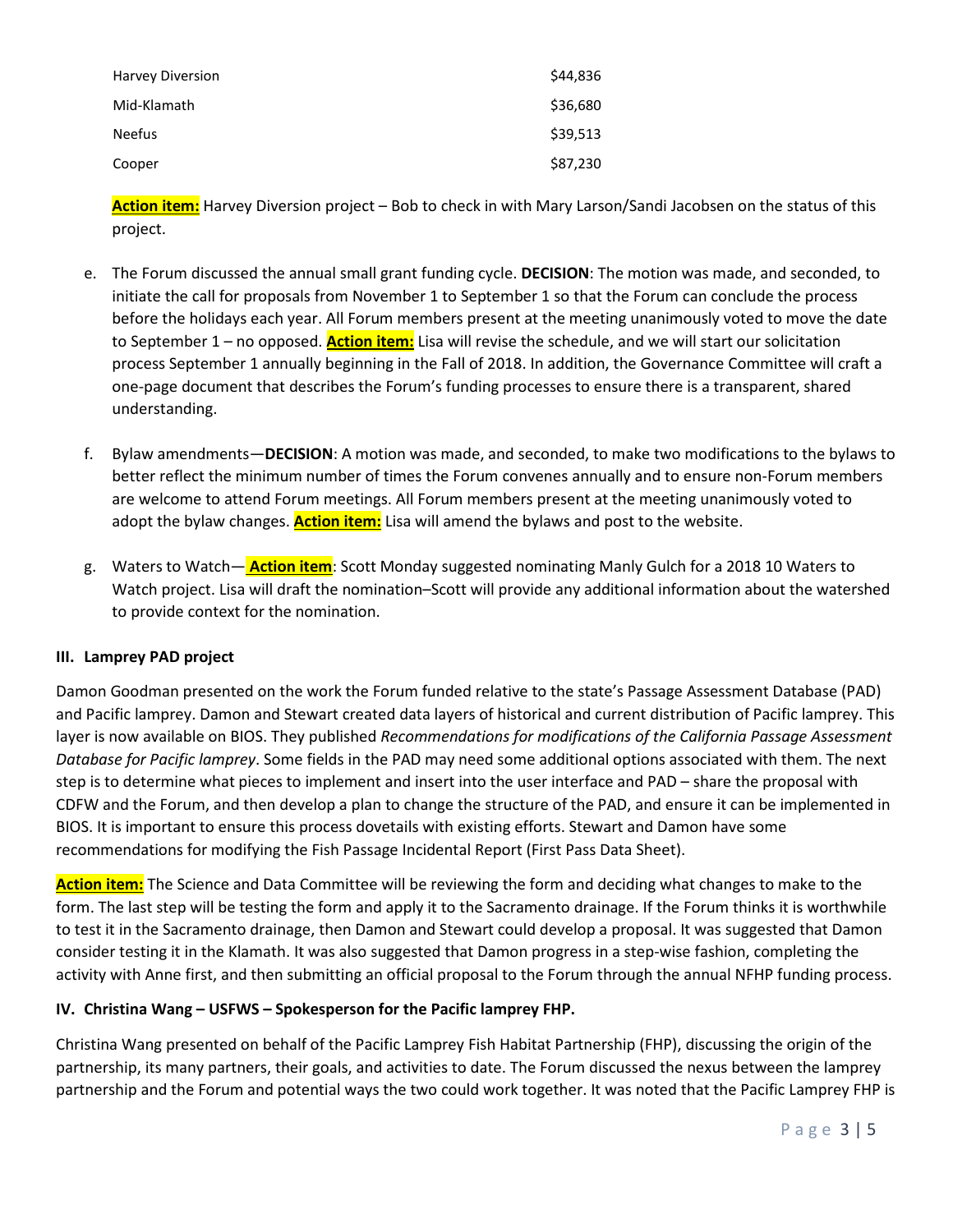one of the FHP partnerships that "fits" close to the Forum. The Forum does have some funding, and has worked with WNTI and PMEP – there is a great deal of potential opportunity to work with PLFHP. Both partnerships have few financial resources, but can guide other people's funding with science and data. A good example of this is the Bonneville fund, which is directing its resources to the highest priorities for Pacific lamprey in that region.

**Action item:** Damon to present information on Pacific lamprey to the FishPACs.

**Action item:** Lisa to talk with Christina about potential funding for a joint Forum/Pacific lamprey FHP project.

National Fish Passage Forum – **Action item:** Lisa will set up a conference call with Javier, Anne, Lisa, Ryan to develop a concept/proposal to conduct fish passage assessments on non-state highways, then Lisa can develop grant proposals to fund these assessments.

### **V. NorWeST and FISH***Pass*

Brett and Damon discussed ways to consider incorporating NorWeST into FISH*Pass*, noting the Southwest Fisheries Science Center staff is working to develop species preferences for habitat and temperature, and seem to be attempting to model what the Forum seeks to model. Brett has been in contact with them, and will continue to do so moving forward so that the Science and Data Committee can assess the utility and relevance of their work to FISH*Pass*.

**Action item:** Science and Data Committee will discuss developing a plan to incorporate how NorWeST and FISHPass can be used. Stream temperature is one of many parameters that can be used to get at habitat quality.

### **VI. Forum/NFHP annual report**

Lisa walked the Forum through the report we submitted to NFHP to develop a shared understanding of what is submitted annually that informs Forum annual funding.

### **VII. Ecotrust and the FISHPass user-friendly interface**

Mike Mertens from Ecotrust presented on the FishPASS user-friendly interface, including background on Ecotrust and the team, their process, their timeline, and an example of a comparable decision support tool they are working on, Snow2Flow. It was suggested that Ecotrust present one or more examples similar to Snow2Flow at the upcoming SRF FISHPass workshop.

As part of their development process, Ecotrust is conducting a user needs assessment. To gain further insight, they like to interview each Forum member about how users might want to interact with the tool. This will inform the design and functionality of the tool to meet user needs. **Action item:** All Forum members need to schedule a time slot here: [https://slotted.co/fishpassusers,](https://slotted.co/fishpassusers) and please feel free to share with others that you believe could be interviewed to help inform the process and outcomes.

### **VIII. California Conservation Partnership**

Javier presented on the MOU for the Landscape Conservation of Natural Resources in California through the California Conservation Partnership. Numerous other federal and states agencies as well as nonprofit and local groups have signed the MOU. **Action item**: Respective agencies will talk with their organizations about the Forum signing the MOU, and we will discuss at the next Forum meeting.

### **IX. April SRF Workshop**